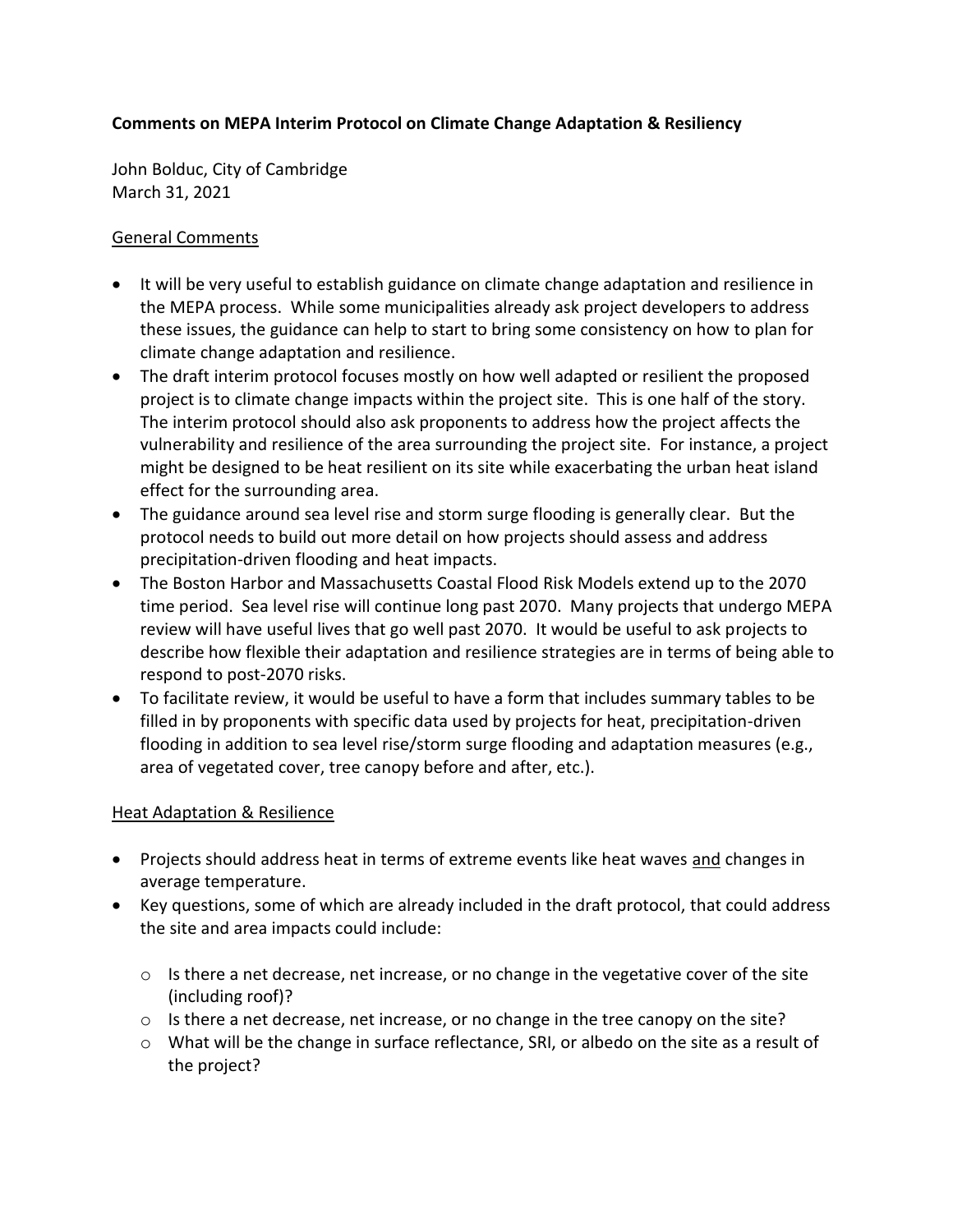- $\circ$  What percentage of the site is being treated with vegetated cover, tree canopy, reflective canopy, and/or solar canopy?
- $\circ$  What is the NDVI (normalized difference vegetation index) for the site before and after (to capture composite effect of ground vegetation and tree canopy)?
- $\circ$  Is the project qualifying for LEED credits related to roof and non-roof heat island reduction?
- o What is the proposed SRI of the roof?
- $\circ$  Will the project include equipment that will vent heat to the area during summer?
- Key questions that could address the impact of rising temperatures on the building:
	- $\circ$  Does the project model the energy use of the building under future temperatures?
	- o Given that trends are moving toward a greater number of cooling degree days compared to heating degree days, will the building be designed to adapt to a much greater degree of cooling and does that influence the design?
	- o Is the project to be built to provide passive thermal resilience, i.e., would the internal temperature remain in a safe range for occupants if the site loses power? How many days of passive thermal resilience is expected? US Green Building Council proposed a LEED pilot credit on passive survivability and backup power during disruptions that would prov8ide guidance for this topic
- Will the proposed project have occupants or uses that are more vulnerable to high temperatures? For example, elderly residents, patients with health conditions that make them more vulnerable to heat stress, residents or patients that are less able to regulate body temperature due to health conditions or medications?
- What kinds of passive and active energy systems are planned for the project to provide energy resilience?

# Precipitation-driven Flooding

- Flooding driven by extreme precipitation involves both riverine flooding and urban street flooding.
	- o The draft protocol would ask proponents about historic flooding that has been mapped or observed. With climate change, those historic flood risks will be exacerbated and flooding will expand into new areas assuming no action is taken. So it is important to ask proponents to consider future flood risks from precipitation. There are some sources of information at least for some areas.
		- Future riverine flooding could be assessed with the FEMA 500-year flood risk maps. At least in some areas, the current 500-year flood plain approximates the future (2070) 100-year floodplain. Depending on the size of the watershed, proponents may be able to model future riverine flooding by using projected rates of precipitation in hydrologic models.
		- Urban street flooding (which is the greater and more immediate threat in many urban communities) with climate change is being modeled by a number of cities including Cambridge, Boston, Somerville, and Medford. There is also the MVP funded project undertaken by the Resilient Mystic Collaborative that has developed